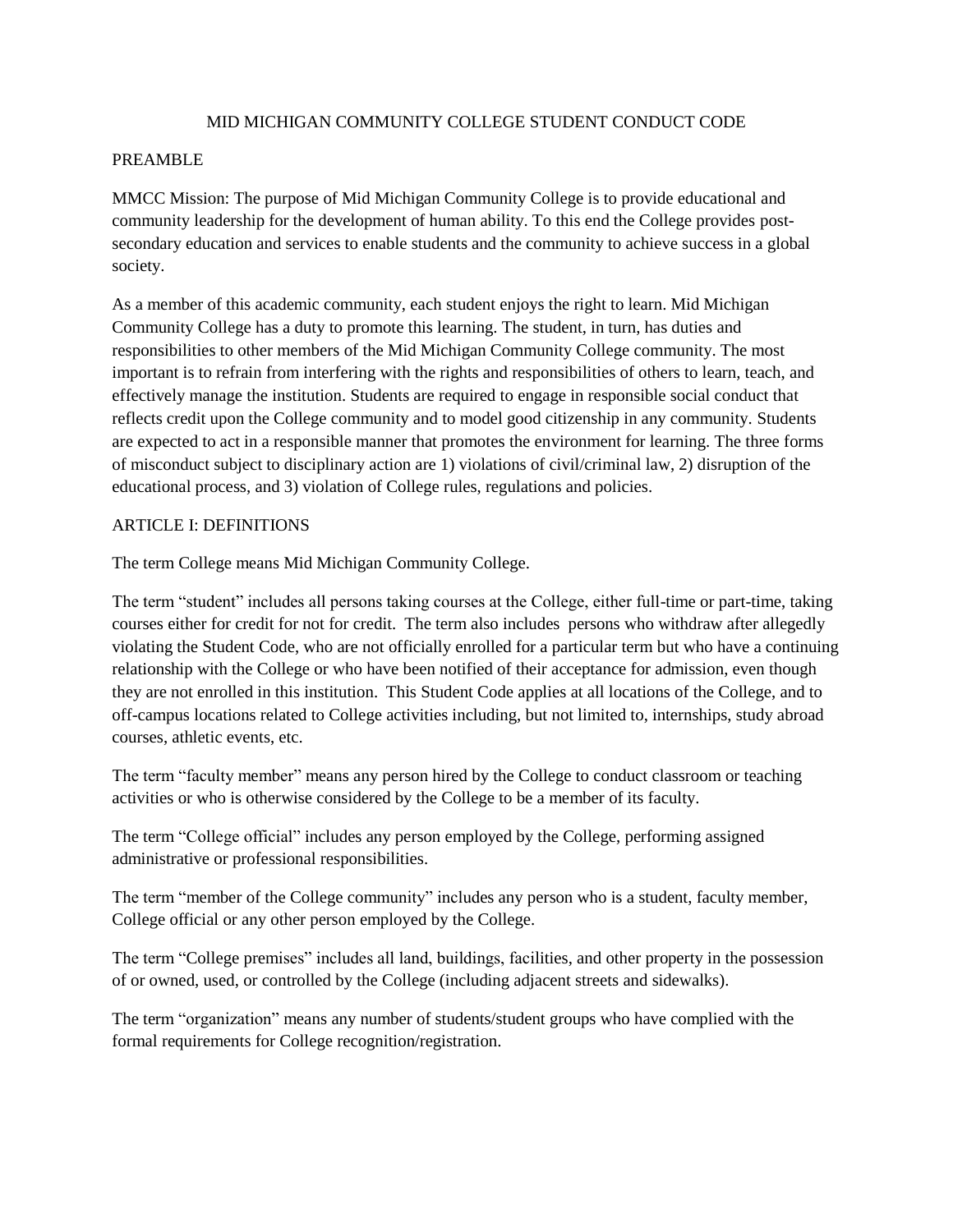The term "Student Oversight Committee" means any person or persons authorized by the Executive Dean of Student and Academic Support Services to determine whether a student has violated the Student Code and to recommend sanctions that may be imposed when a rules violation has been committed.

The term "Disciplinary Records" means documentation of any student's code violations, assessed sanctions, and completion of said sanctions. Disciplinary records are maintained separately from the student's academic record but are part of the student's overall educational record.

The Executive Dean of Student and Academic Support Services is that person designated by the College President to be responsible for the administration of the Student Code. The Executive Dean of Student and Academic Support Services is . . .

- Authorized on a case-by-case basis to impose sanctions upon any student(s) found to have violated the Student Code.
- Selects the members of the Student Oversight Committee and the Appeals Board.
- Authorizes designated College officials to impose sanctions in all cases.

The term "Appellate Board" means any person or persons authorized by the Executive Dean of Student and Academic Support Services to consider an appeal of a decision by the Student Oversight Committee.

The term "shall" is used in the imperative sense.

The term "may" is used in the permissive sense.

The term "policy" means the written regulations of the College as found in, but not limited to, the Student Code, the College's Title IX Policy, the College web page and computer use policy, and the College Catalog.

The term "Academic Dishonesty" includes, but is not limited to: (1) use of any unauthorized assistance in taking quizzes, tests, or examinations; (2) use of resources beyond those authorized by the instructor in writing papers, preparing reports, solving problems, or carrying out other assignments; (3) the acquisition, without permission, of tests or other academic material belonging to a member of the College faculty or staff (4) engaging in any behavior specifically prohibited by a faculty member in the course syllabus or class discussion.

The term "plagiarism" includes, but is not limited to, the use, by paraphrase or direct quotation, of the published or unpublished work of another person without full and clear acknowledgment. It also includes the unacknowledged use of materials prepared by another person or agency engaged in the selling of term papers or other academic materials.

The term "Complainant" means any person who submits a charge alleging that a student violated this Student Code. When a student believes that s/he has been a victim of another student's misconduct, the student who believes s/he has been a victim will have the same rights under this Student Code as are provided to the Complainant, even if another member of the College community submitted the charge itself.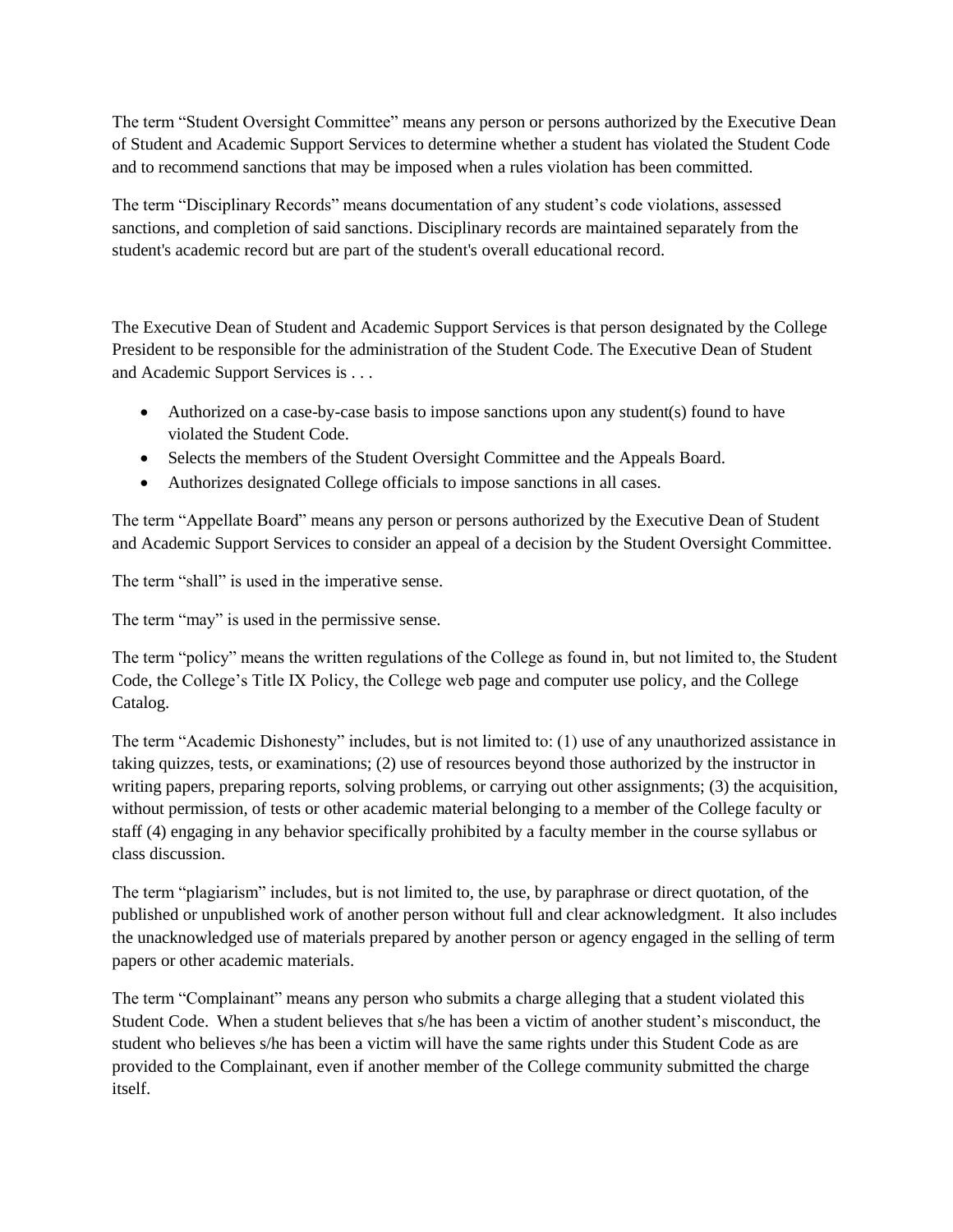The term "Accused Student" means any student accused of violating this Student Code.

# ARTICLE II: STUDENT CODE AUTHORITY

The Executive Dean of Student and Academic Support Services shall determine the composition of the Student Oversight Committee and the Appellate Board and determine which group or College official shall be authorized to hear each matter.

The Executive Dean of Student and Academic Support Services shall develop policies for the administration of the student conduct system and procedural rules for the conduct of Student Oversight Committee Hearings that are consistent with provisions of the Student Code of Conduct and that work in concert with the policies of the Board of Trustees.

Decisions made by the Student Oversight Committee and/or Executive Dean of Student and Academic Support Services shall be final, pending the appeal process as described in this Student Code of Conduct.

# ARTICLE III: PROSCRIBED CONDUCT

# A. Jurisdiction of the College Student Code

The College Student Code shall apply to conduct that occurs on College premises, at College sponsored activities, and to off-campus conduct that adversely affects the College Community and/or the pursuit of its objectives. Each student shall be responsible for his/her conduct from the time of application for admission through the actual awarding of a degree, even though conduct may occur before classes begin or after classes end, as well as during the academic year and during periods between terms of actual enrollment (and even if their conduct is not discovered until after a degree is awarded). The Student Code shall apply to a student's conduct even if the student withdraws from school while a disciplinary matter is pending. The Executive Dean of Student and Academic Support Services shall decide whether the Student Code shall be applied to conduct occurring off campus, on a case by case basis, in his/her sole discretion.

# B. Conduct—Rules and Regulations

Any student found to have committed or to have attempted to commit the following misconduct is subject to the disciplinary sanctions outlined in Article IV:

# 1. Acts of dishonesty, including but not limited to the following:

- Cheating, plagiarism, or other forms of academic dishonesty.
- Furnishing false information to any College official, faculty member, or office.
- Forgery, alteration, or misuse of any College document, record, or instrument of identification.

2. Disruption or obstruction of teaching, research, administration, disciplinary proceedings, other College activities, including its public service functions on or off campus, or of other authorized non-College activities when the conduct occurs on College premises.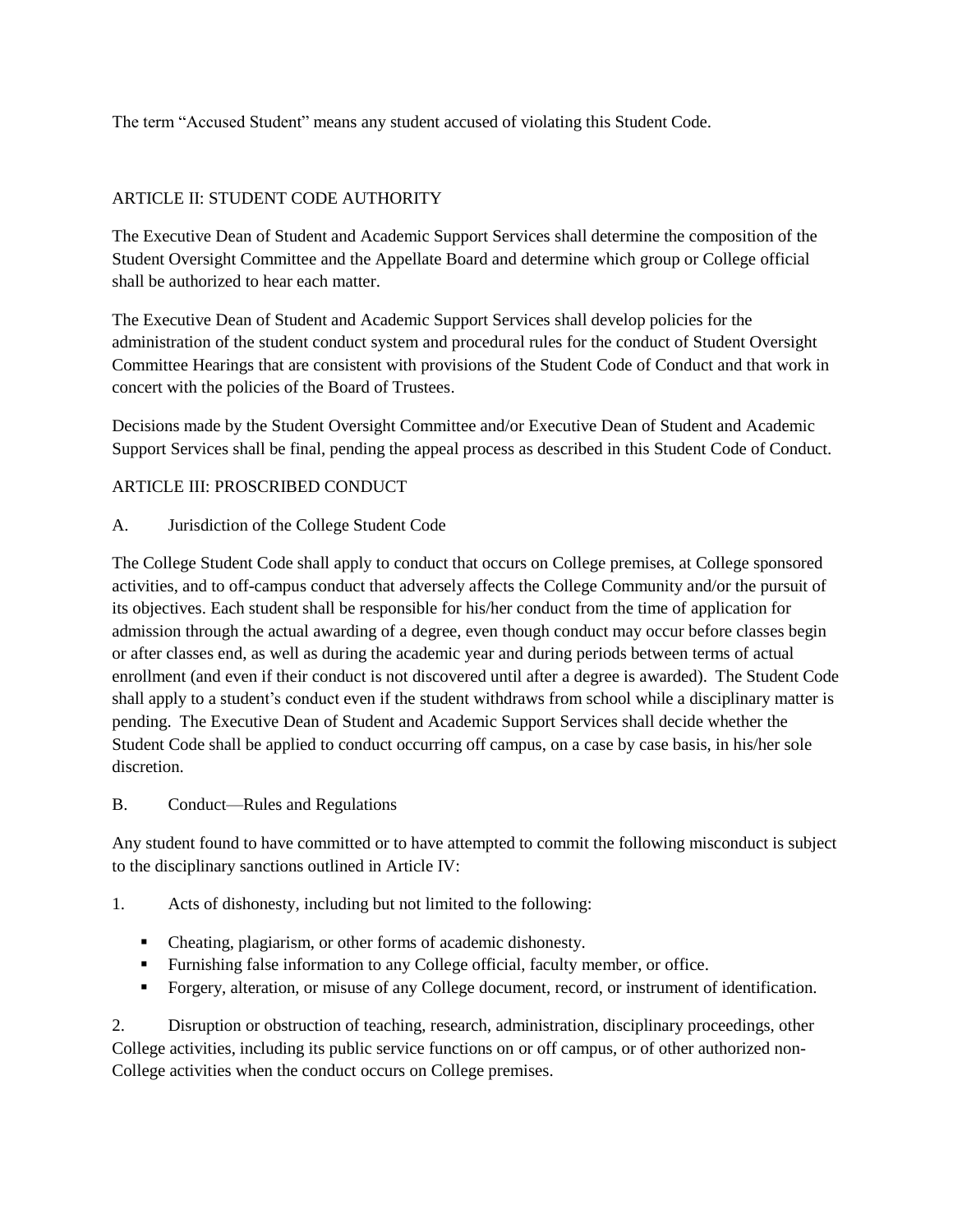3. Physical abuse, verbal abuse, bullying, threats, stalking, intimidation, harassment, coercion, and/or other conduct which threatens or endangers the health or safety of any person.

4. Any sexual harassment or sexual misconduct or any other violation of the College's Title IX policy.

5. Attempted or actual theft of and/or damage to property of the College or property of a member of the College community or other personal or public property, on or off campus.

6. Hazing, defined as an act which endangers the mental or physical health or safety of a student, or which destroys or removes public or private property, for the purpose of initiation, admission into, affiliation with, or as a condition for continued membership in, a group or organization. The express or implied consent of the victim will not be a defense. Apathy or acquiescence in the presence of hazing are not neutral acts; they are violations of this rule.

7. Failure to comply with directions of College officials or law enforcement officers acting in performance of their duties and/or failure to identify oneself to these persons when requested to do so.

8. Unauthorized possession, duplication or use of keys to any College premises or unauthorized entry to or use of College premises.

9. Violation of any College policy, rule, or regulation published in hard copy or available electronically on the College website.

10. Violation of the MMCC Smoking and Tobacco Use Policy, which states: To promote the health and well-being of its students, faculty and staff, and reduce involuntary exposure to second hand smoke, the College has established a smoke and tobacco free environment. Smoking and/or the use of any tobacco product is prohibited within or outside of all facilities, vehicles, and grounds owned, leased or operated by Mid Michigan Community College. No designated areas will be provided by the college for smoking or the use of tobacco products. Staff and visitors may continue to smoke and/or use tobacco products in their personal vehicles when working or visiting any MMCC campus location.

11. Violation of any federal, state or local law.

12. Use, possession, manufacturing, or distribution of marijuana, heroin, narcotics, or other controlled substances except as expressly permitted by law.

13. Use, possession, manufacturing, or distribution of alcoholic beverages (except as expressly permitted by College regulations), or public intoxication. Alcoholic beverages may not, in any circumstance, be used by, possessed by or distributed to any person under twenty-one (21) years of age. Behavior must also comply with provisions of the College's Substance Abuse Policy.

14. Possession of firearms, explosives, other weapons, or dangerous chemicals on College premises or use of any such item, even if legally possessed, in a manner that harms, threatens or causes fear to others.

15. Participating in an on-campus or off-campus demonstration, riot or activity that disrupts the normal operations of the College and/or infringes on the rights of other members of the College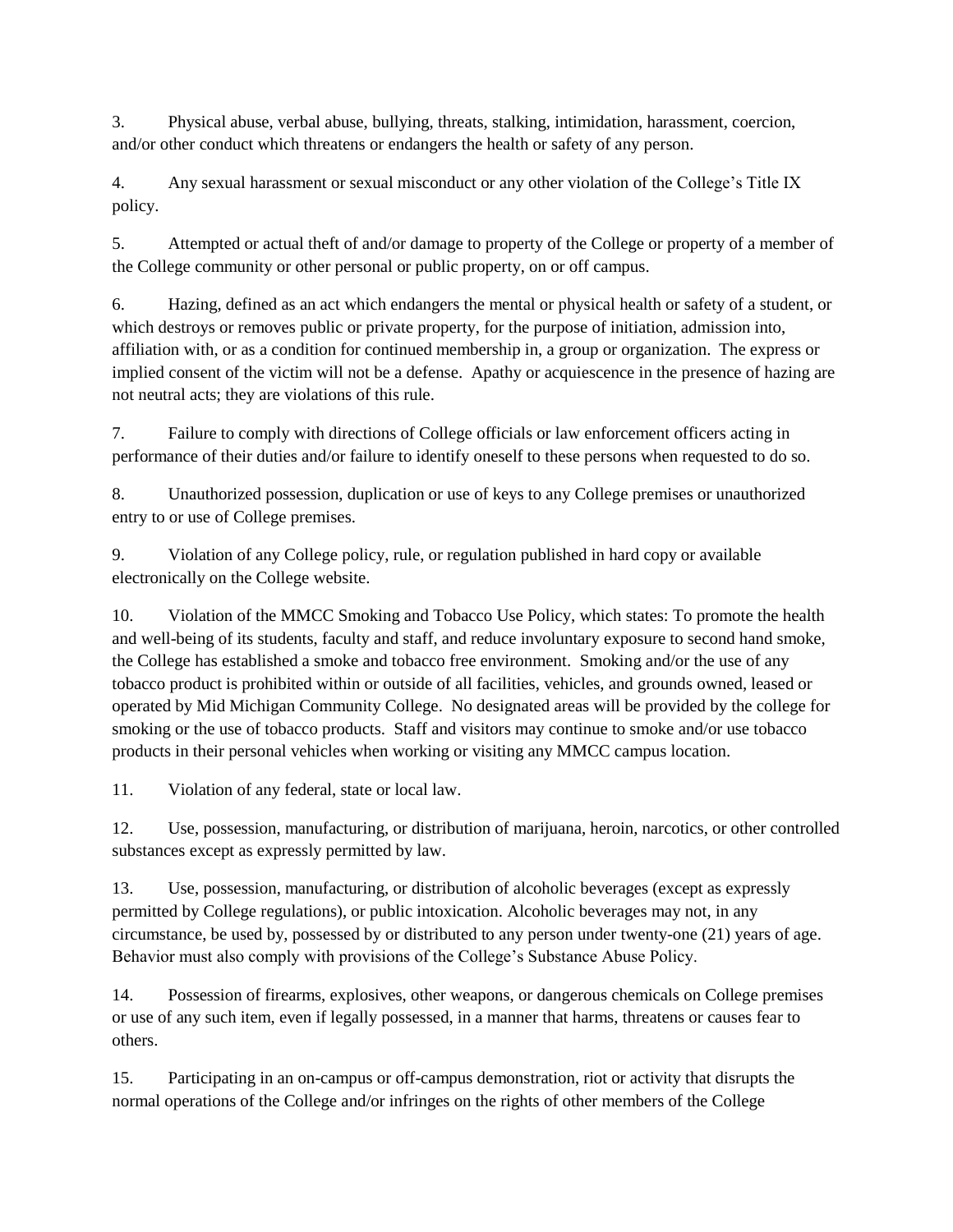community; leading or inciting others to disrupt scheduled and/or normal activities within any campus building or area.

16. Obstruction of the free flow of pedestrian or vehicular traffic on College premises or at College sponsored or supervised functions.

17. Conduct that is disorderly, lewd, or indecent; breach of peace; or aiding, abetting, or procuring another person to breach the peace on College premises or at functions sponsored by, or participated in by, the College or members of the academic community. Disorderly Conduct includes but is not limited to: Any unauthorized use of electronic or other devices to make an audio or video record of any person while on College premises without his/her prior knowledge, or without his/her effective consent when such a recording is likely to cause injury or distress. This includes, but is not limited to, surreptitiously taking pictures of another person in a gym, locker room, or restroom.

18. Theft or other abuse of computer facilities and resources, including but not limited to:

- Unauthorized entry into a file, to use, read, or change the contents, or for any other purpose.
- Unauthorized transfer of a file.
- Use of another individual's identification and/or password.
- Use of computing facilities and resources to interfere with the work of another student, faculty member or College Official.
- Use of computing facilities and resources to send obscene or abusive messages.
- Use of computing facilities and resources to interfere with normal operation of the College computing system.
- Use of computing facilities and resources in violation of copyright laws.
- Any violation of the College Computer Use Policy.
- 19. Abuse of the Student Conduct System, including but not limited to:
	- Failure to obey the notice from a Student Oversight Committee or College official to appear for a meeting or hearing as part of the Student Conduct System.
	- Falsification, distortion, or misrepresentation of information before a Student Oversight Committee.
	- **Disruption or interference with the orderly conduct of a Student Oversight Committee** proceeding.
	- Initiation of a student conduct code proceeding in bad faith.
	- Attempting to discourage an individual's proper participating in, or use of, the Student Conduct System.
	- Attempting to influence the impartiality of a member of a Student Oversight Committee prior to, and/or during the course of, the Student Oversight Committee proceeding.
	- Harassment (verbal or physical) and/or intimidation of a member of a Student Oversight Committee prior to, during, and/or after a student conduct code proceeding.
	- Failure to comply with the sanction(s) imposed under the Student Code.
	- Influencing or attempting to influence another person to commit an abuse of the Student Conduct System.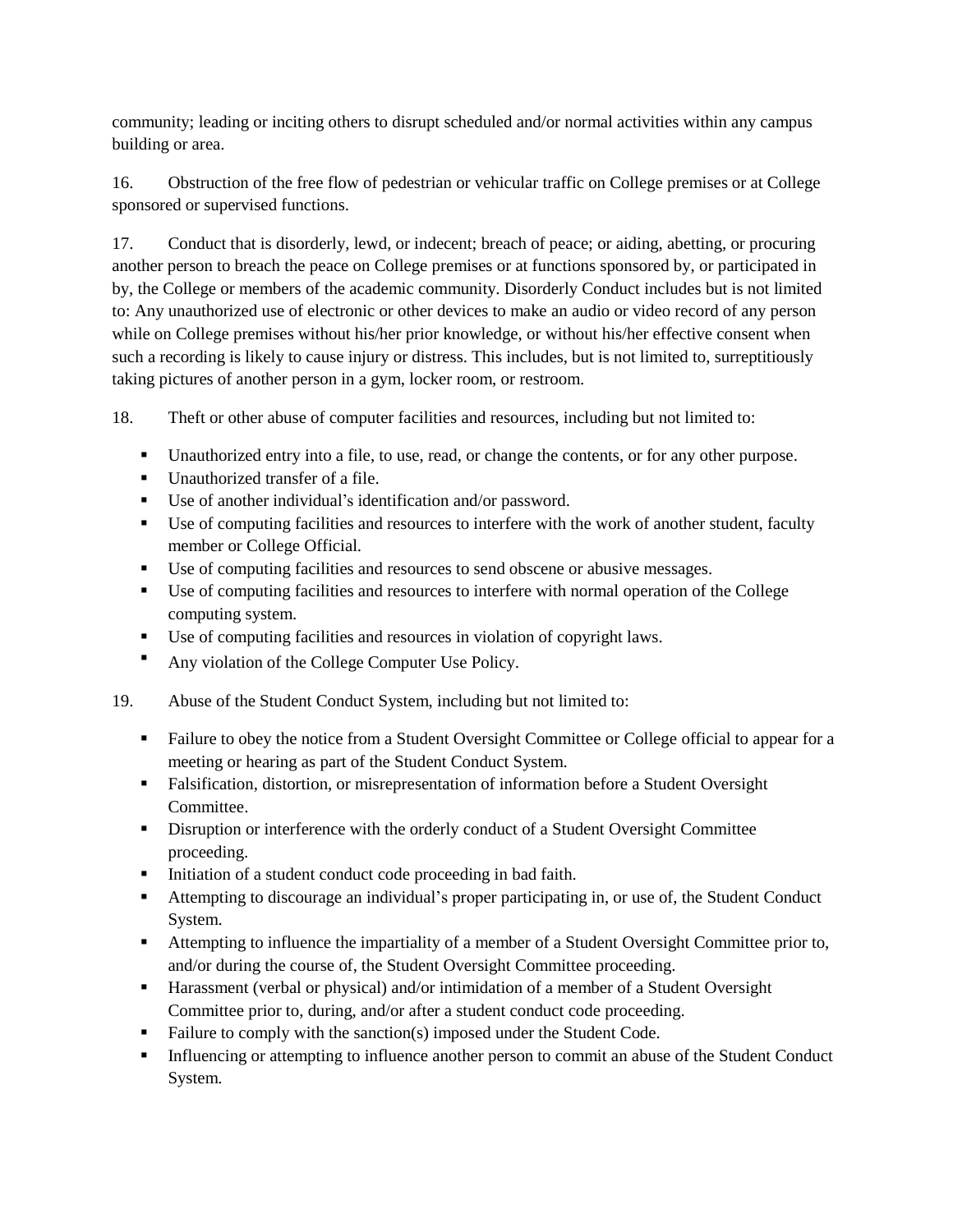### 20. Children on Campus Policy

The college environment is not well suited to the presence of young children; generally, bringing children to campus shall be discouraged. However, should circumstances arise that a child must be brought to campus the following expectations will hold:

- Children must be with a responsible adult (parent/guardian), which means at the adult's side.
- Children are not permitted in classrooms.
- Children must remain quiet, controlled, and non-disruptive.

Failure to comply with the above may result in a directive for the adult and the child to leave campus; further incidents may result in further disciplinary action against the adult student.

C. Violation of Law and College Discipline

College disciplinary proceedings may be instituted against a student charged with conduct that potentially violates both the criminal law and this Student Code (that is, if both possible violations result from the same factual situation) without regard to the pendency of civil or criminal litigation in court or criminal arrest and prosecution. Proceedings under this Student Code may be carried out prior to, simultaneously with, or following civil or criminal proceedings off campus at the discretion of Executive Dean of Academic and Student Support Services. Determinations made or sanctions imposed under this Student Code shall not be subject to change because criminal charges arising out of the same facts giving rise to violation of University rules were dismissed, reduced, or resolved in favor of or against the criminal law defendant.

When a student is charged by federal, state, or local authorities with a violation of law, the College will not request or agree to special consideration for that individual because of his or her status as a student. If the alleged offense is also being processed under the Student Code, the College may advise off-campus authorities of the existence of the Student Code and of how such matters are typically handled within the College community. The College will attempt to cooperate with law enforcement and other agencies in the enforcement of criminal law on campus and in the conditions imposed by criminal courts for the rehabilitation of student violators (provided that the conditions do not conflict with campus rules or sanctions). Individual students and other members of the College community, acting in their personal capacities, remain free to interact with governmental representatives as they deem appropriate.

# ARTICLE IV: STUDENT CONDUCT CODE PROCEDURES

### A. Charges and Student Oversight Committee Hearings

1. Any member of the College community may file a complaint against a student for violations of the Student Code. A complaint shall be submitted through the online reporting system (Maxient) or prepared in writing and directed to the Student Oversight Committee. Any complaint should be submitted as soon as possible after the event takes place.

2. The Executive Dean of Student and Academic Support Services may conduct an investigation to determine if the complaints have merit and/or if they can be disposed of administratively by mutual consent of the parties involved on a basis acceptable to the Executive Dean of Student and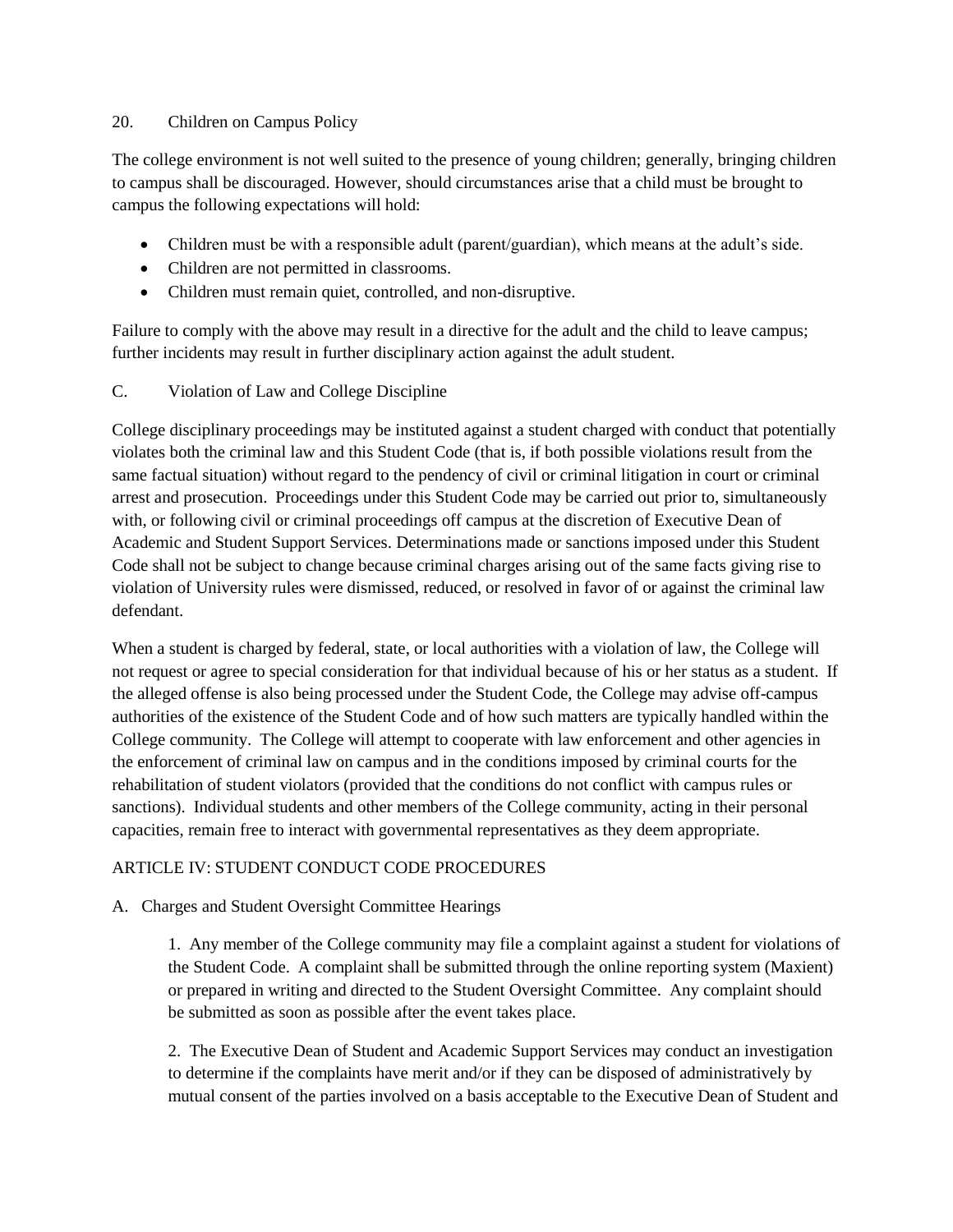Academic Support Services. Such disposition shall be final and there shall be no subsequent proceedings. If the complaints are not admitted and/or cannot be disposed of by mutual consent, the Executive Dean of Student and Academic Support Services may later serve in the same matter as the Student Oversight Committee or a member thereof. If the student admits violating the Student Code, but sanctions are not agreed to, subsequent process, including a hearing if necessary, shall be limited to determining the appropriate sanction(s).

3. All complaints shall be presented to the Accused Student in written form. A time shall be set for a Student Oversight Committee Hearing, within fifteen calendar days after the student has been notified. Maximum time limits for scheduling of Student Oversight Committee Hearings may be extended at the discretion of the Executive Dean of Student and Academic Support Services.

4. Student Oversight Committee Hearings shall be conducted by the Student Oversight Committee according to the following guidelines except as provided by article IV(A)(7) below:

a. Student Oversight Committee Hearings normally shall be conducted in private.

b. The Complainant, Accused Student and their advisors, if any, shall be allowed to attend the entire portion of the Student Oversight Committee Hearing at which information is received (excluding deliberations). Admission of any other person to the Student Oversight Committee Hearing shall be at the discretion of the Student Oversight Committee and/or the Executive Dean of Student and Academic Support Services.

c. In Student Oversight Committee Hearings involving more than one Accused Student, the Executive Dean of Student and Academic Support Services, in his or her discretion, may permit the Student Oversight Committee Hearings concerning each student to be conducted either separately or jointly.

d. The Complainant and the Accused Student have the right to be assisted by an advisor they choose, at their own expense; however, such advisor is not required. The advisor must be a member of the College community and may not be an attorney. The Complainant and/or the Accused Student is responsible for presenting his or her own information, and therefore, advisors are not permitted to speak or to participate directly in any Hearing before the Student Oversight Committee. A student should select as an advisor a person whose schedule allows attendance at the date and time of the Hearing; delays will not be allowed due to the scheduling conflicts of an advisor.

e. The Complainant, the Accused Student and the Student Oversight Committee may arrange for witnesses to present pertinent information to the Student Oversight Committee. The Complainant and/or Accused Student must identify possible witnesses during the initial investigation; the College will try to arrange the attendance of possible witnesses who are members of the College community. Witnesses will provide information to and answer questions from the Student Oversight Committee. The Student Oversight Committee may consider suggested questions from the Accused Student and/or the Complainant; however, the Committee does not obligate itself to use any such questions. In the event that suggested questions are used, such questions shall be directed to the chairperson, rather than to the witness directly. This method is used to preserve the educational tone of the hearing and to avoid creation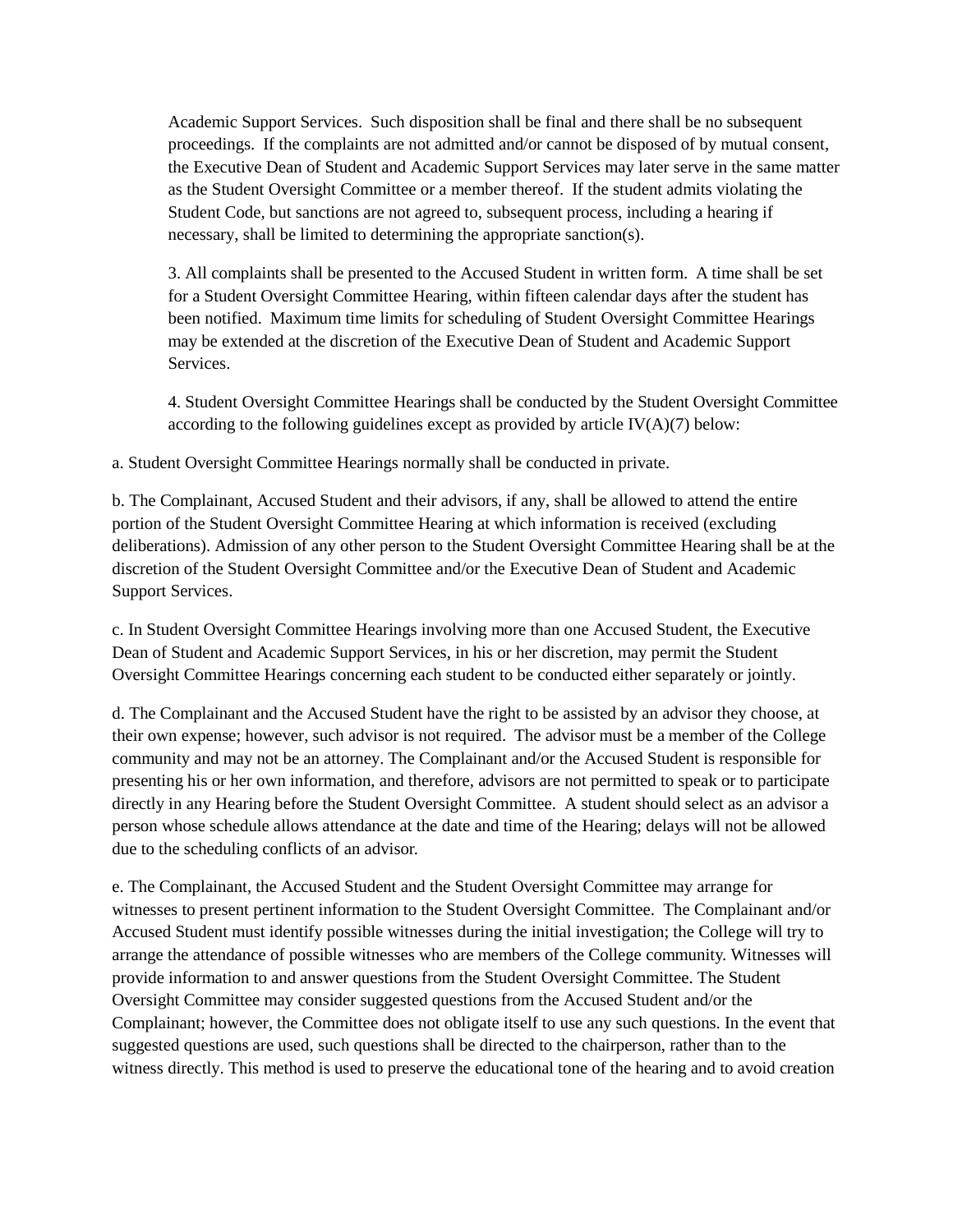of an adversarial environment. Questions of whether potential information will be received shall be resolved at the discretion of the chairperson of the Student Oversight Committee.

f. Pertinent records, exhibits, and written statements may be accepted as information for consideration by the Student Oversight Committee at the discretion of the chairperson.

g. All procedural questions are subject to the final decision of the chairperson of the Student Oversight Committee.

h. After the portion of the Student Oversight Committee Hearing concludes in which all pertinent information has been received, the Student Oversight Committee shall determine (by majority vote if the Student Oversight Committee consists of more than one person) whether the Accused Student has violated each section of the Student Code which the student is accused of violating.

i. The Student Oversight Committee's determination shall be made on the basis of whether it is more likely than not that the Accused Student violated the Student Code.

j. Formal rules of process, procedure, and/or technical rules of evidence, such as are applied in criminal or civil court, are not used in Student Code proceedings.

5. There shall be a single verbatim record, such as an audio recording, of all Hearings before the Student Oversight Committee (not including deliberations). Deliberations shall not be recorded. The record shall be the property of the College.

6. If an Accused Student, with notice, does not appear before the Student Oversight Committee Hearing, the information in support of the charges shall be presented and considered.

7. The Student Oversight Committee may accommodate concerns for the personal safety, wellbeing, and/or fears of confrontation of the Complainant, Accused Student, and/or other witnesses during the hearing by providing alternative methods of communications, where and as determined in the sole judgment of the Executive Dean of Student and Academic Support Services to be appropriate.

### B. Sanctions

1. The following sanctions may be imposed upon any student found to have violated the Student Code:

a. Warning—A notice in writing to the student that the student is violating or has violated institutional regulations.

b. No Contact – A notice that a student or students are not to approach each other, speak to each other, contact using phone, email, text, social media, or third party individuals. Violation of the No Contact order can result in further sanctions.

c. Probation—A written reprimand for violation of specified regulations. Probation is for a designated period of time and includes the probability of more severe disciplinary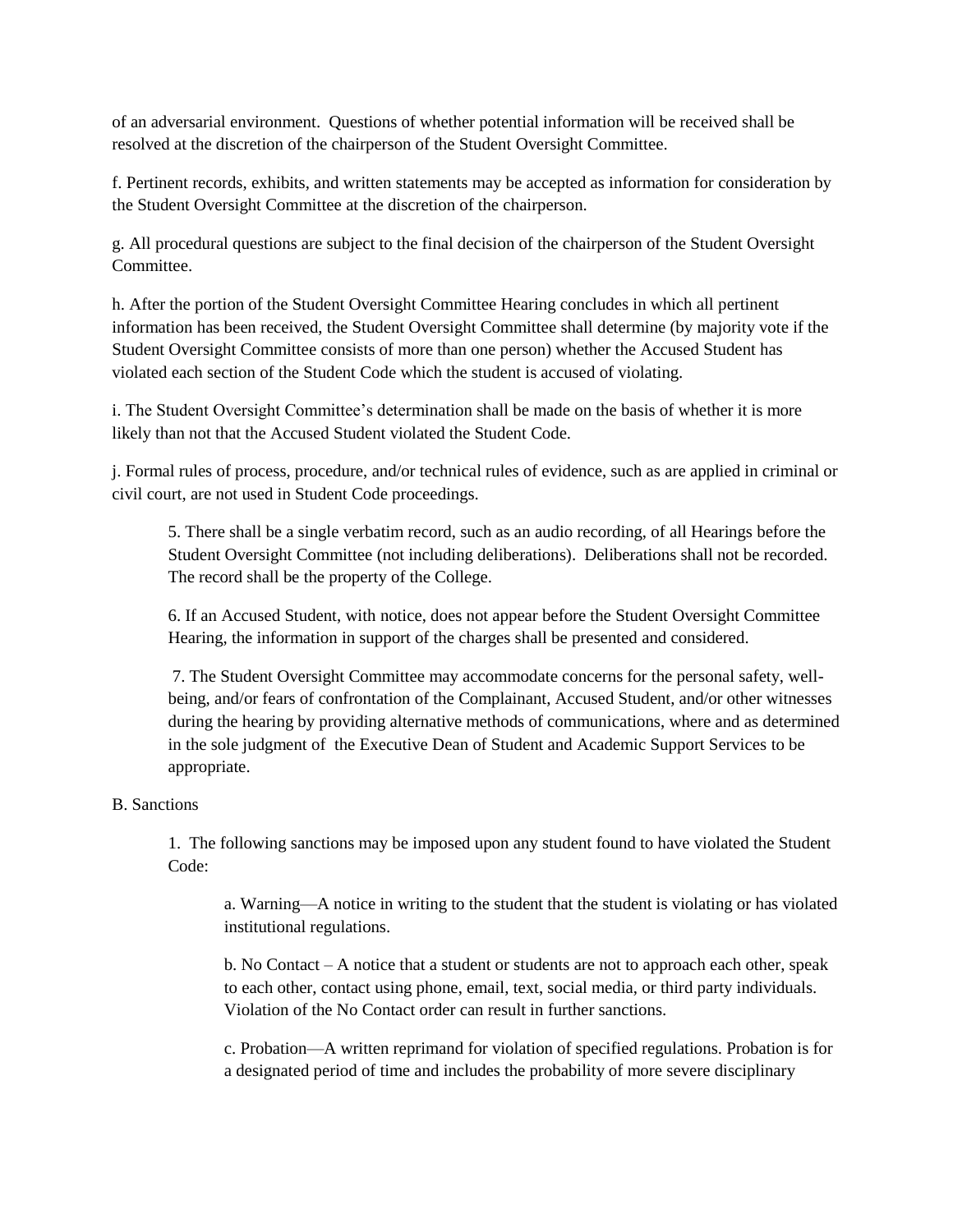sanctions if the student is found to violate any institutional regulation(s) during the probationary period.

d. Loss of Privileges—Denial of specified privileges for a designated period of time.

e. Fines—previously established and published fines may be imposed.

f. Restitution—Compensation for loss, damage, or injury. This may take the form of appropriate service and/or monetary or material replacement.

g. Referral/Assessment – Students may be required to arrange external assessment, counseling or treatment programs and to release results to the College. Continued enrollment may be dependent on the results of such referrals.

h. Contract – A student may be required to refrain from (or to perform) specific activities; continued enrollment may be dependent on reports of success in meeting the stated criteria.

i. Discretionary Sanctions—Work assignments, essays, service to the College, or other related discretionary assignments. For academic matters such as plagiarism or academic dishonesty, sanctions may include, but are not limited to, failure of the course, failure of the assignment, or resubmission of work.

j. Suspension—Separation of the student from the College for a definite period of time, after which the student is eligible to return. Conditions for readmission may be specified

k. Expulsion—Permanent separation of the student from the College.

l. Revocation of Admission and/or Degree—Admission to or a degree awarded from the College may be revoked for fraud, misrepresentation, or other violation of College standards in obtaining the degree, or for other serious violations committed by a student prior to graduation.

m. Withholding Degree or Transcript —The College may withhold awarding a degree otherwise earned or fulfilling a request for a transcript until the completion of the process set forth in this Student Conduct Code, including the completion of all sanctions imposed, if any.

More than one of the sanctions listed above may be imposed for any single violation.

(i) Other than College expulsion or revocation or withholding of a degree, disciplinary sanctions shall not be made part of the student's permanent academic record, but shall become part of the student's disciplinary record. The student's disciplinary record may be expunged of disciplinary actions other than suspension, expulsion, or revocation or withholding of a degree, upon application to—and approval by-- the Executive Dean of Student and Academic Support Services.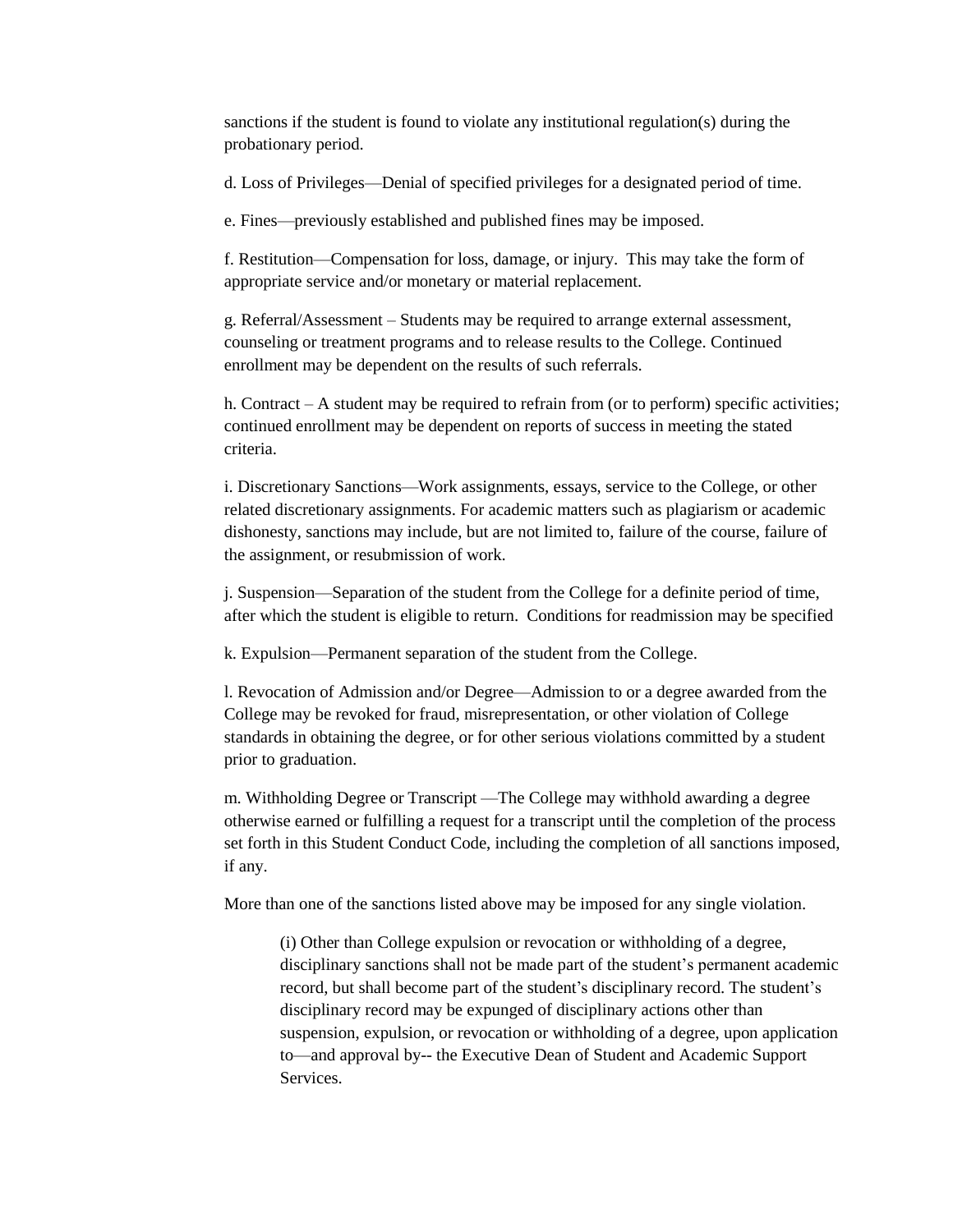(ii) In situations involving both an Accused Student(s) (or group or organization) and a student(s) claiming to be the victim of another student's conduct, the records of the process and of the sanctions imposed, if any, shall be considered to be the education records of both the Accused Student(s) and the student(s) claiming to be the victim because the educational career and chances of success in the academic community of each may be impacted.

2. The following sanctions may be imposed upon groups or organizations:

- a. Those sanctions listed above.
- b. Loss of selected rights and privileges for a specified period of time.
- c. Deactivation. Loss of all privileges, including College recognition, for a specified period of time, including permanently.

3. In each case in which Student Oversight Committee determines that a student and/or group or organization has violated the Student Code, the sanction(s) shall be determined and imposed by the Executive Dean of Student and Academic Support Services. In cases in which persons other than, or in addition to, the Executive Dean of Student and Academic Support Services have been authorized to serve as the Student Oversight Committee, the recommendation of the Student Oversight Committee shall be considered by the Executive Dean of Student and Academic Support Services in determining and imposing sanctions. The Executive Dean of Student and Academic Support Services is not limited to sanctions recommended by members of the Student Oversight Committee. Following the Student Oversight Committee Hearing, the Student Oversight Committee and the Executive Dean of Student and Academic Support Services shall advise the Accused Student, group and/or organization (and a complaining student who believes s/he was the victim of another student's conduct) in writing of its determination and of the sanction(s) imposed, if any.

# C. Interim Suspension

In certain circumstances, the Executive Dean of Student and Academic Support Services, or a designee, may impose a College suspension prior to the Student Oversight Committee Hearing.

Interim suspension may be imposed when the Executive Dean determines such suspension is necessary:

- 1) to ensure the safety and well-being of members of the College community or preservation of College property;
- 2) to ensure the student's own physical or emotional safety and well-being; or
- 3) if the student poses an ongoing threat of disruption of, or interference with, the normal operations of the College.
	- a. The student should be notified in writing of this action and the reasons for the suspension. The notice should include the time, date, and place of a subsequent hearing at which the student may show cause why his or her continued presence on the campus does not constitute a threat.

During the interim suspension, a student shall be denied access to the campus (including classes) and/or all other College activities or privileges for which the student might otherwise be eligible, as the Executive Dean of Student and Academic Support Services may determine to be appropriate.